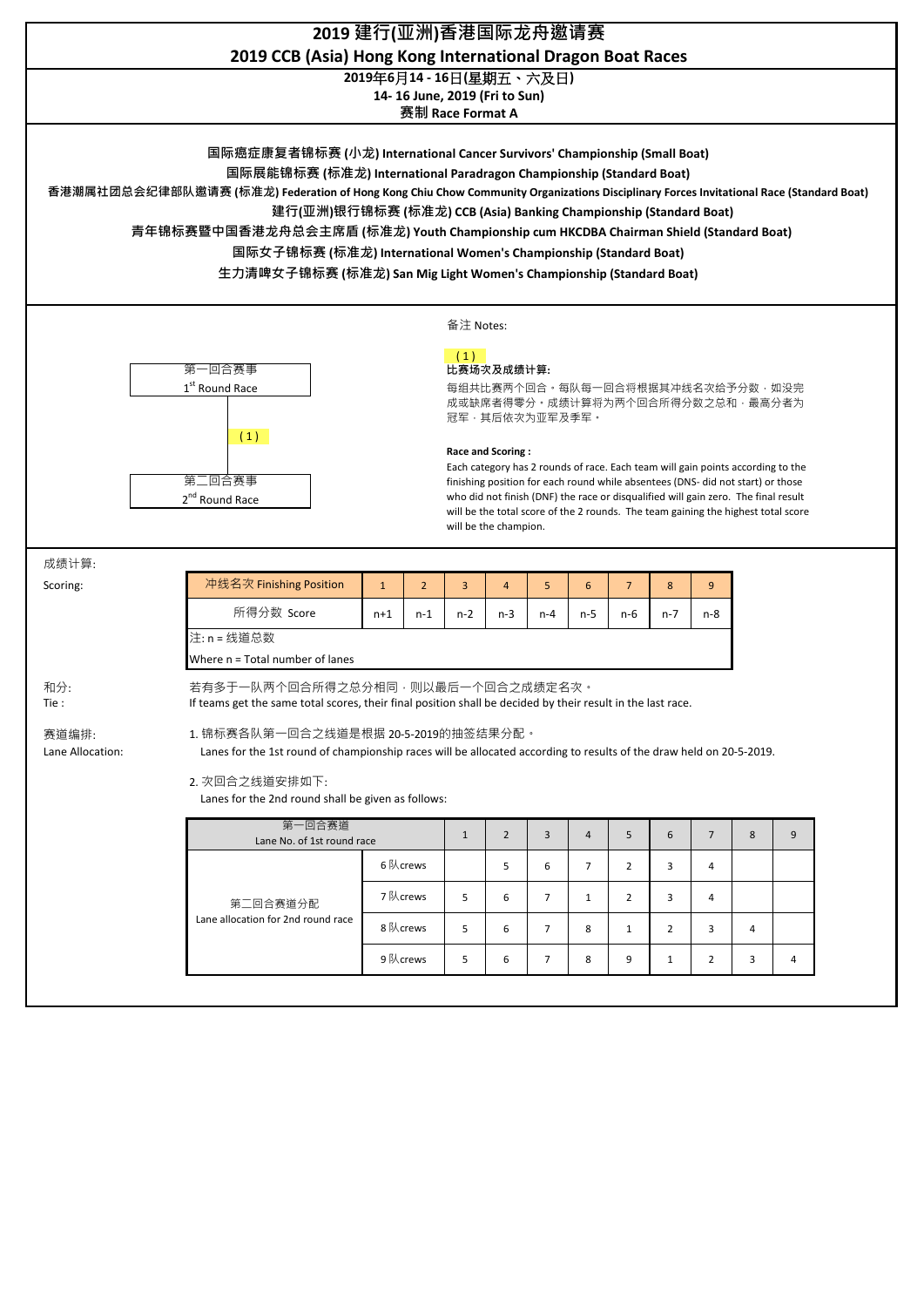| 2019 建行(亚洲)香港国际龙舟邀请赛<br>2019 CCB (Asia) Hong Kong International Dragon Boat Races                                                                                                                                                                                                                                               |                                                                                                                                                                                                                                                                                                                                                                                                  |                            |                                        |                                  |                            |                                       |                                   |                                   |                                   |  |
|---------------------------------------------------------------------------------------------------------------------------------------------------------------------------------------------------------------------------------------------------------------------------------------------------------------------------------|--------------------------------------------------------------------------------------------------------------------------------------------------------------------------------------------------------------------------------------------------------------------------------------------------------------------------------------------------------------------------------------------------|----------------------------|----------------------------------------|----------------------------------|----------------------------|---------------------------------------|-----------------------------------|-----------------------------------|-----------------------------------|--|
| 2019年6月14 - 16日(星期五、六及日)<br>14-16 June, 2019 (Fri to Sun)<br>赛制 Race Format A-1                                                                                                                                                                                                                                                 |                                                                                                                                                                                                                                                                                                                                                                                                  |                            |                                        |                                  |                            |                                       |                                   |                                   |                                   |  |
| 会长盾 (标准龙) President Shield (Standard Boat)<br>Elite Partners 扮嘢大赛 (标准龙) Elite Partners Fancy Dress Competition (Standard Boat)<br>中华人民共和国成立70周年建行(亚洲)纪念杯(标准龙) PRC 70th Anniversary CCB (Asia) Trophy (Standard Boat)<br>QTSA x 黑白®港式奶茶杯(标准龙) QTSA x Black & White® HK Style Milk Tea Trophy (Standard Boat)                     |                                                                                                                                                                                                                                                                                                                                                                                                  |                            |                                        |                                  |                            |                                       |                                   |                                   |                                   |  |
| 备注 Notes:                                                                                                                                                                                                                                                                                                                       |                                                                                                                                                                                                                                                                                                                                                                                                  |                            |                                        |                                  |                            |                                       |                                   |                                   |                                   |  |
|                                                                                                                                                                                                                                                                                                                                 | (1)<br>比赛场次及成绩计算:<br>每组只比赛一个回合。每队将根据其冲线名次给予成绩。最先冲线者为冠军,其后依次<br>为亚军及季军。<br>Race and Scoring:<br>Each Category has only 1 round of race. The final result will be ranked according to the<br>finishing position. The first team passing through the finish line will be the champion, the<br>second and third team will be ranked as 1st runner-up and 2nd runner-up respectively.                 |                            |                                        |                                  |                            |                                       |                                   |                                   |                                   |  |
| 会长盾(标准龙) President Shield (Standard Boat)<br>参赛准则:                                                                                                                                                                                                                                                                              | 在15-6-2019日举行的所有本地标准龙锦标赛 (青年锦标赛暨中国香港龙舟总会主席盾及本地邀请赛除外) 之第一场赛事<br>(初赛或第一回合)中,以最佳时间完成比赛的首8名本地队伍均可获参赛资格。有关详情请参阅赛事通告(一)。                                                                                                                                                                                                                                                                               |                            |                                        |                                  |                            |                                       |                                   |                                   |                                   |  |
| The first 8 teams with the best finish time from heats or 1st rounds of all local standard boat championships to be held on<br>Criteria:<br>15-6-2019 (except Youth Championship cum HKCDBA Chairman Shield and invitational races) will be selected to join this<br>race. For details, please refer to the Race Bulletin 1.    |                                                                                                                                                                                                                                                                                                                                                                                                  |                            |                                        |                                  |                            |                                       |                                   |                                   |                                   |  |
| PRC 70th Anniversary CCB (Asia) Trophy (Standard Boat)                                                                                                                                                                                                                                                                          | 中华人民共和国成立70周年建行(亚洲)纪念杯(标准龙)                                                                                                                                                                                                                                                                                                                                                                      |                            |                                        |                                  |                            |                                       |                                   |                                   |                                   |  |
| 参赛准则:                                                                                                                                                                                                                                                                                                                           | 在15-6-2019举行的所有本地或国际标准龙锦标赛(青年锦标赛暨中国香港龙舟总会主席盾及本地邀请赛除外)之第一场赛事(初赛<br>或第一回合)中,以最佳时间完成比赛的首8名来自中国、香港及澳门的队伍均可获参赛资格。<br>有关详情请参阅赛事通告(一)。                                                                                                                                                                                                                                                                  |                            |                                        |                                  |                            |                                       |                                   |                                   |                                   |  |
| Criteria:                                                                                                                                                                                                                                                                                                                       | The first 8 teams (limited to teams from Mainland China, Hong Kong and Macao) with the best finish time from heats or 1st<br>rounds of all international and local standard boat championships to be held on 15-6-2019 (except Youth Championship<br>cum HKCDBA Chairman Shield and invitational races) will be selected to join this race. For details, please refer to the Race<br>Bulletin 1. |                            |                                        |                                  |                            |                                       |                                   |                                   |                                   |  |
| 赛道编排:<br>Lane Allocation:                                                                                                                                                                                                                                                                                                       | 1. 赛道是根据赛队初赛或第一回合冲线时间先后次序分配如下:<br>Race lanes will be allocated according to the ranking of finishing time of heats or 1st round race as follows:                                                                                                                                                                                                                                                 |                            |                                        |                                  |                            |                                       |                                   |                                   |                                   |  |
|                                                                                                                                                                                                                                                                                                                                 | 赛道<br>Lane No                                                                                                                                                                                                                                                                                                                                                                                    | $\mathbf{1}$               | $2^{\circ}$                            | 3                                | $\overline{4}$             | 5                                     | 6                                 | 7 <sup>2</sup>                    | 8                                 |  |
|                                                                                                                                                                                                                                                                                                                                 | 初赛或第一回合冲线时间名次<br>Ranking of finishing time in heats or<br>1st round race                                                                                                                                                                                                                                                                                                                         | 佳时间<br>7th<br>best<br>time | 第七最   第五最   第三最<br>5th<br>best<br>time | 佳时间   佳时间<br>3rd<br>best<br>time | 佳时间<br>1st<br>best<br>time | 第一最 第二最<br>佳时间<br>2nd<br>best<br>time | 第四最<br>佳时间<br>4th<br>best<br>time | 第六最<br>佳时间<br>6th<br>best<br>time | 第八最<br>佳时间<br>8th<br>best<br>time |  |
| QTSA x 黑白®港式奶茶杯(标准龙) QTSA x Black & White® HK Style Milk Tea Trophy (Standard Boat)<br>Elite Partners 扮嘢大赛 (标准龙) Elite Partners Fancy Dress Competition (Standard Boat)<br>赛道编排:<br>1. 各队初赛线道是根据 20-5-2019的抽签结果分配。<br>Lanes for heats will be allocated according to results of the draw held on 20-5-2019.<br>Lane Allocation: |                                                                                                                                                                                                                                                                                                                                                                                                  |                            |                                        |                                  |                            |                                       |                                   |                                   |                                   |  |
|                                                                                                                                                                                                                                                                                                                                 |                                                                                                                                                                                                                                                                                                                                                                                                  |                            |                                        |                                  |                            |                                       |                                   |                                   |                                   |  |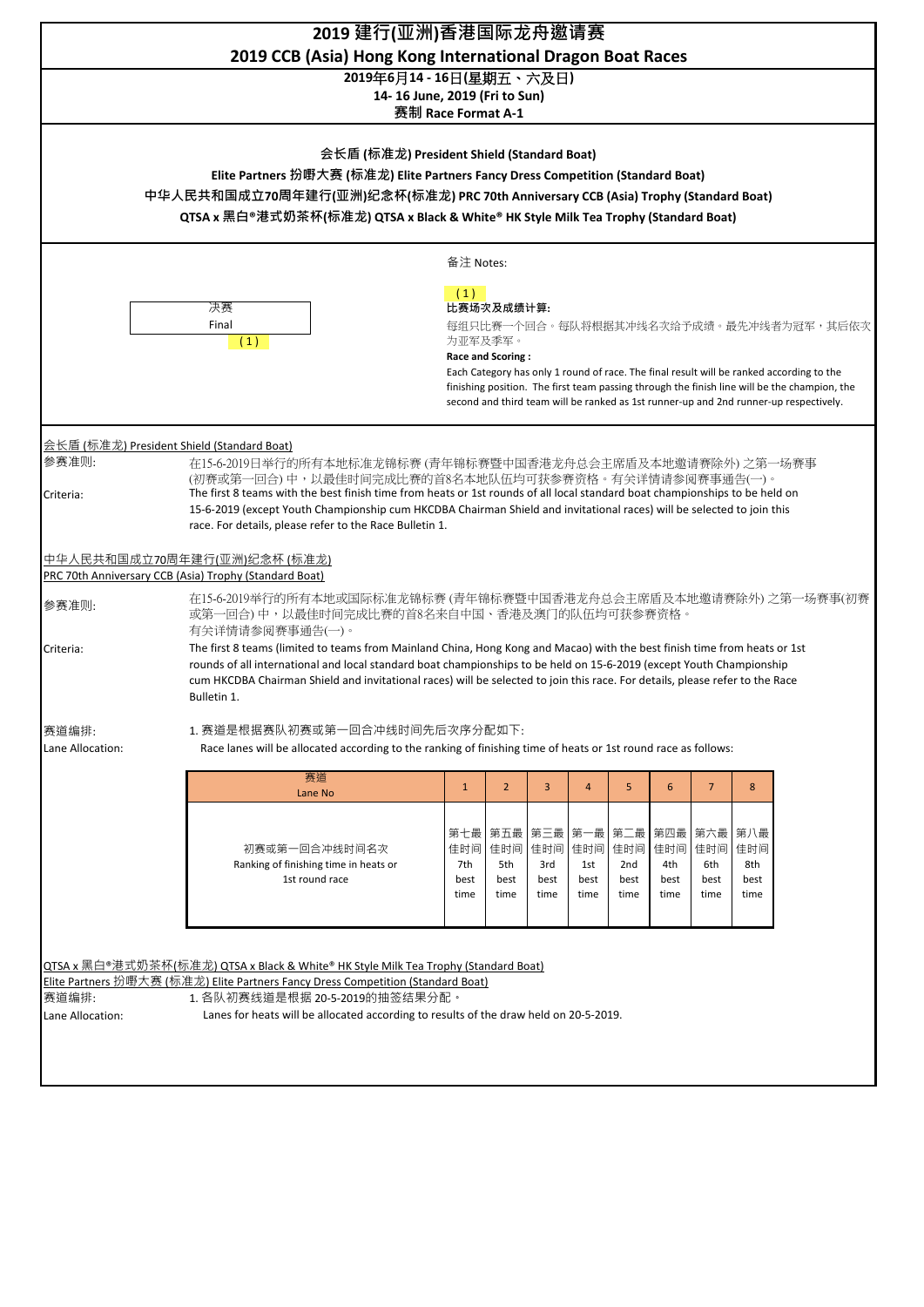| 2019 建行(亚洲)香港国际龙舟邀请赛<br>2019 CCB (Asia) Hong Kong International Dragon Boat Races |                                                                                                                                                   |  |  |  |  |  |  |
|-----------------------------------------------------------------------------------|---------------------------------------------------------------------------------------------------------------------------------------------------|--|--|--|--|--|--|
| 2019年6月14 - 16日(星期五、六及日)<br>14-16 June, 2019 (Fri to Sun)<br>赛制 Race Format A-2   |                                                                                                                                                   |  |  |  |  |  |  |
| 建行(亚洲) - 中企协龙舟邀请赛 CCB (Asia) HKCEA Dragon Boat Invitational Race                  |                                                                                                                                                   |  |  |  |  |  |  |
| 参赛队伍:<br>1 中国建设银行(亚洲)<br>2 中国移动<br>3 中国电信<br>4 中国港湾<br>5 光大新鸿基                    | 6 国寿海外<br>7 中银国际<br>8 中国联通国际<br>9 华营建筑<br>10 中国路桥工程有限责任公司                                                                                         |  |  |  |  |  |  |
| 第一回合<br>第二回合                                                                      | 备注 Notes:<br>比赛场次及成绩计算:<br>(1)<br>此邀请赛共分两个回合进行。中国建设银行(亚洲)作为此赛事之赞助商 ·<br>(1)<br>将直接进入第二回合。其余参赛队伍干第一回合由作赛.首六队冲线之队<br>伍将可晋身第二回合。此项邀请赛的奖项将以第二回合的赛果为准。 |  |  |  |  |  |  |

| 第二回合赛道分配<br>Lane allocation for the final |  |           |                               |                                                                            | 6         |           | 8         |  |
|-------------------------------------------|--|-----------|-------------------------------|----------------------------------------------------------------------------|-----------|-----------|-----------|--|
| 第一回合名次                                    |  | 第六名   第四名 | 第一回合 第一回合 第一回合<br>第二名         | 银行(亚<br>洲)                                                                 |           | 第一名 第三名   | 第五名       |  |
|                                           |  |           | 6th place 4th place 2nd place | in Round   in Round   in Round CCB (Asia)   in Round   in Round   in Round | 1st place | 3rd place | 5th place |  |
|                                           |  |           |                               |                                                                            |           |           |           |  |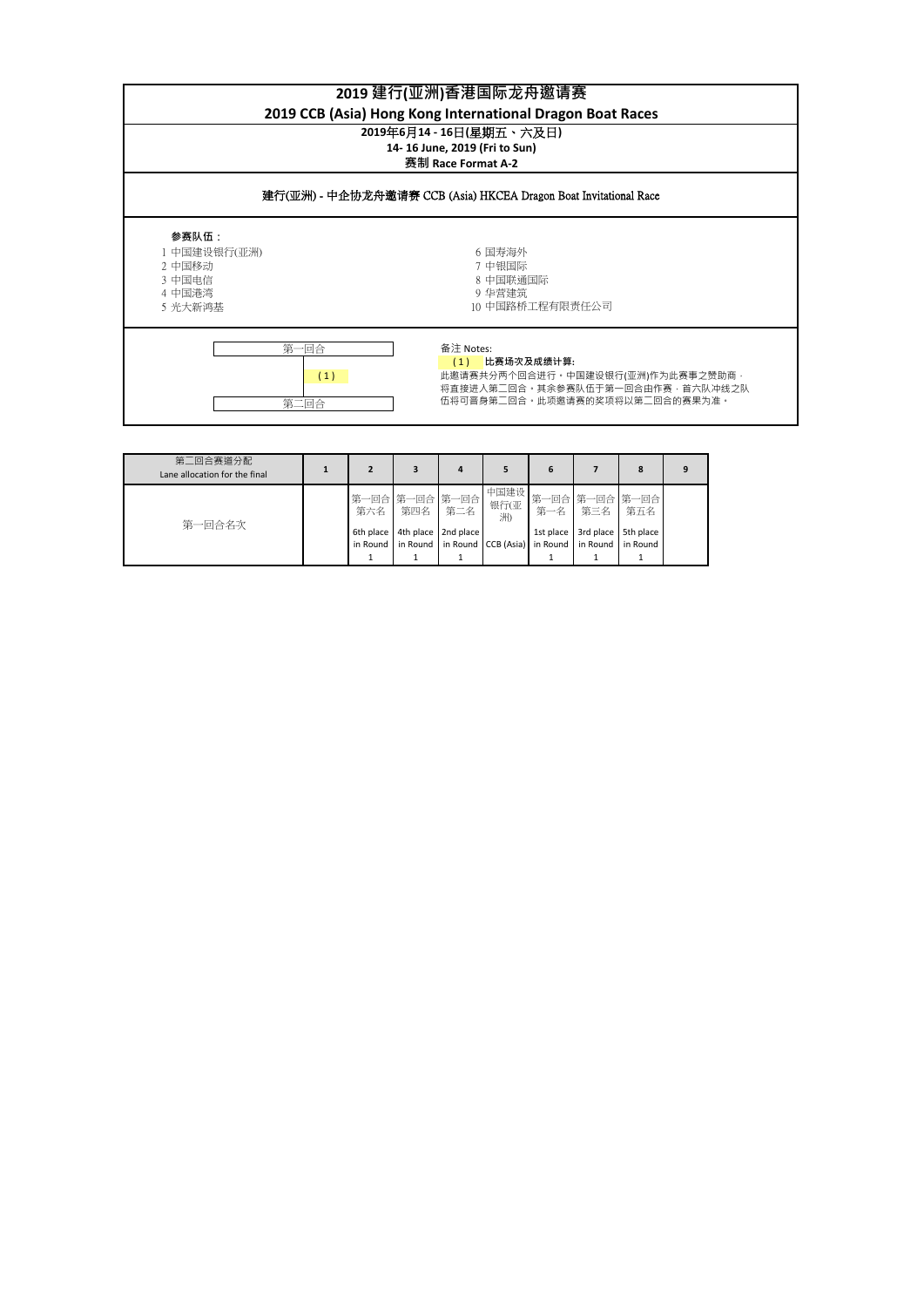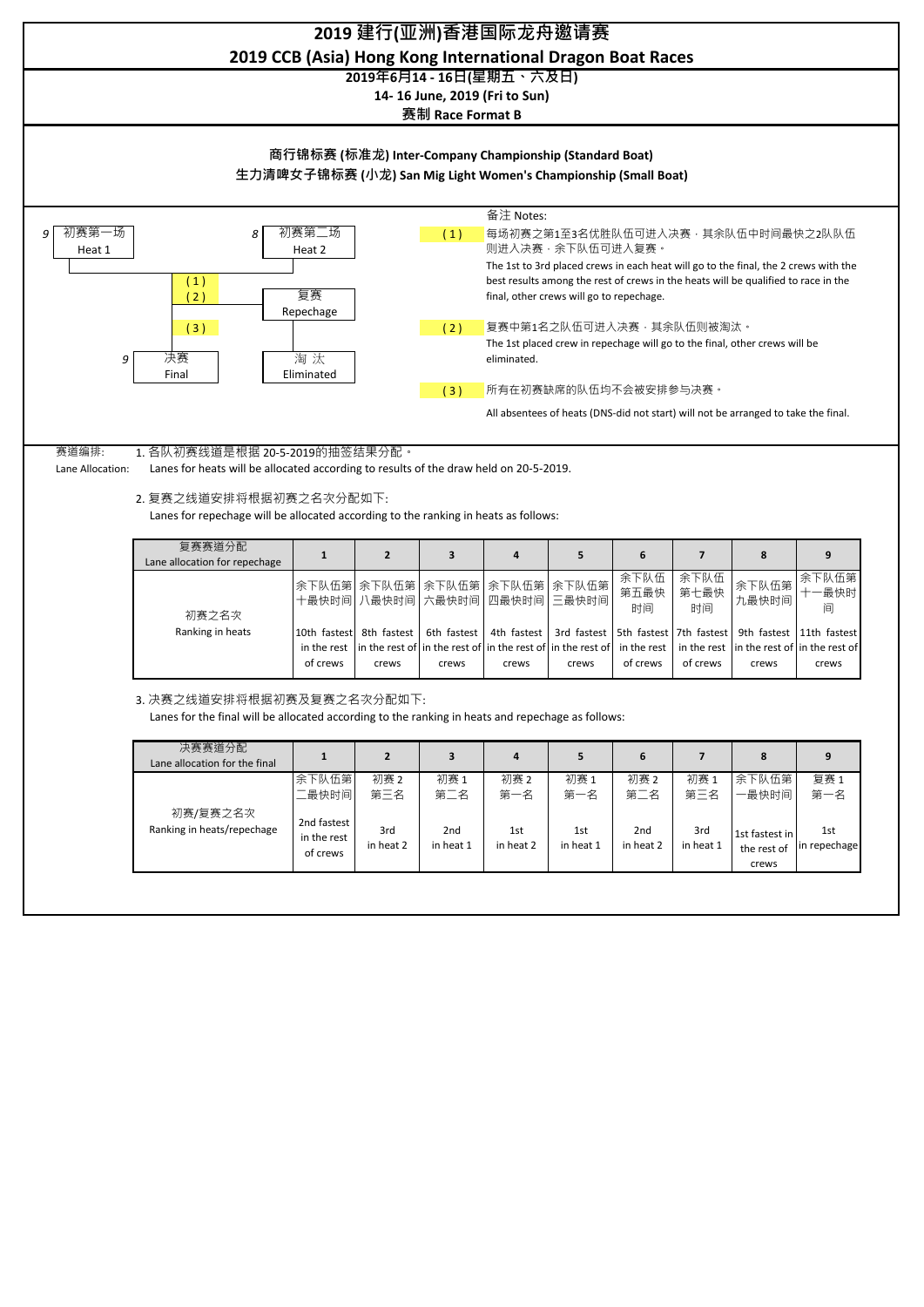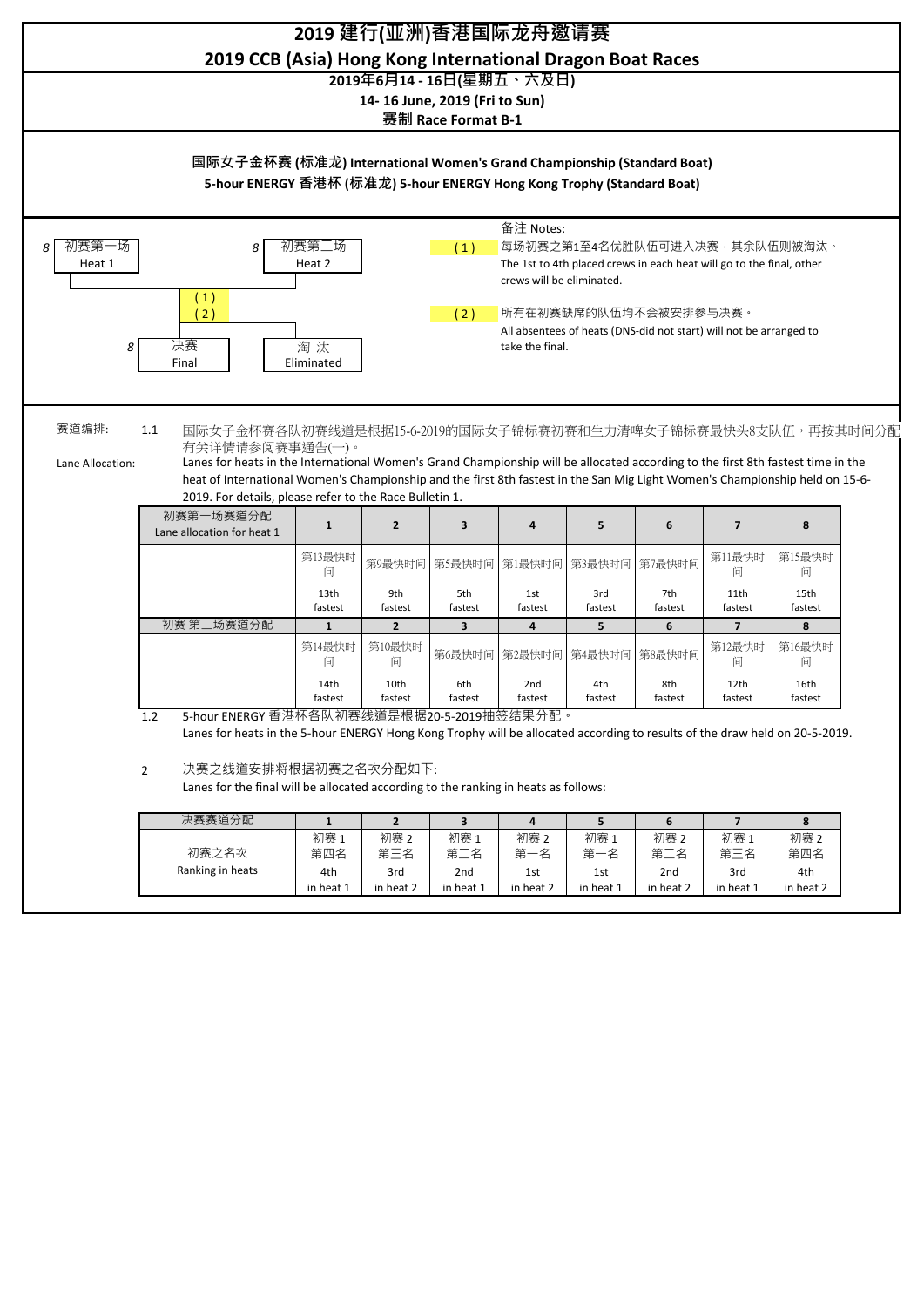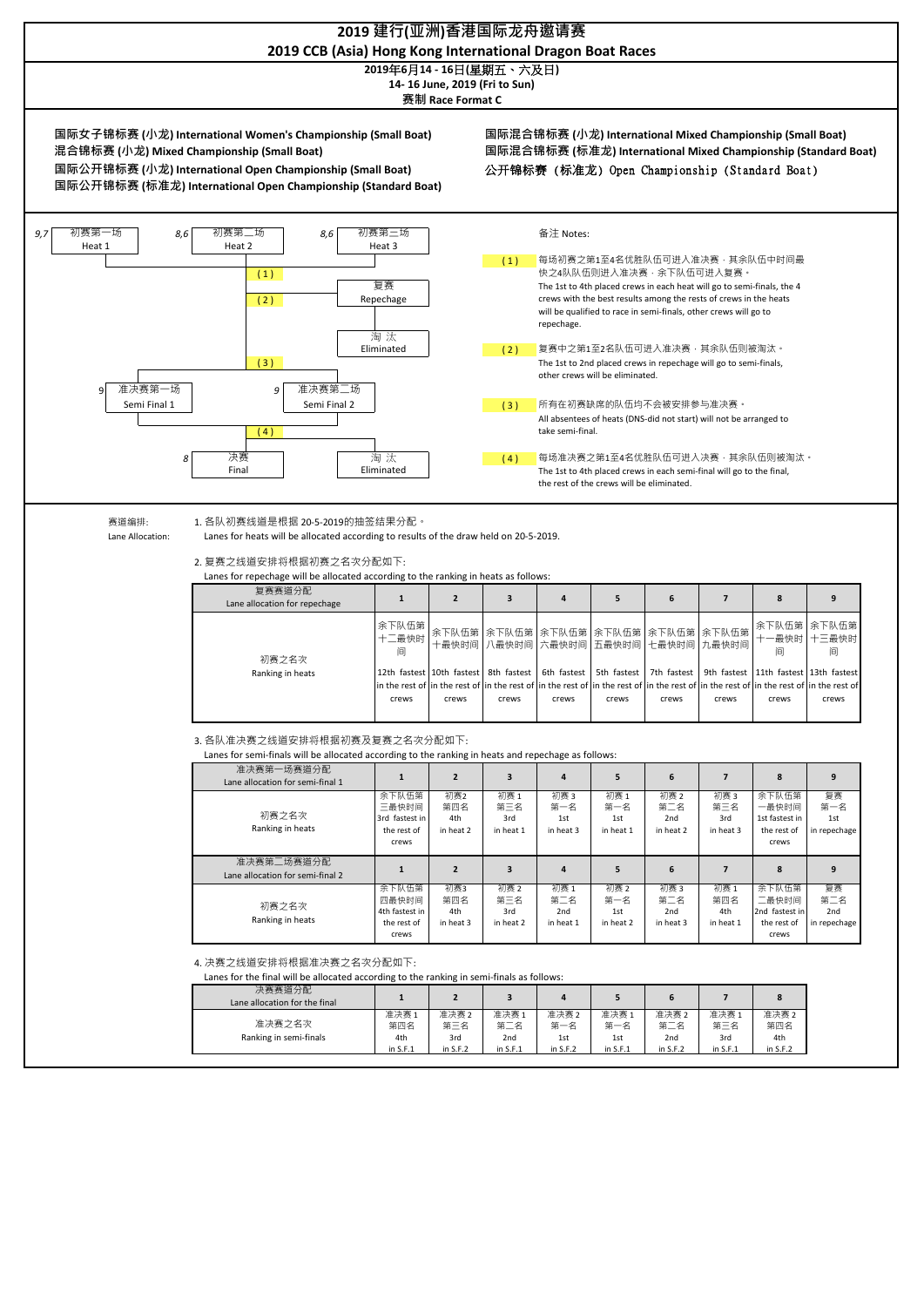

准决赛 2 第三名 准决赛 2 第二名 准决赛 3<br>第一名 第一名 准决赛 1<br>第一名 第一名 准决赛 2<br>第一名 第一名 3rd 2nd 1st 1st 1st 准决赛之名次 Ranking in semi-finals

第二名

2nd in S.F.1

第二名

2nd in S.F.3

第三名

3rd in S.F.1 第三名

3rd  $\zeta$ 

in S.F.2 in S.F.2 in S.F.3

in S.F.1

in S.F.2